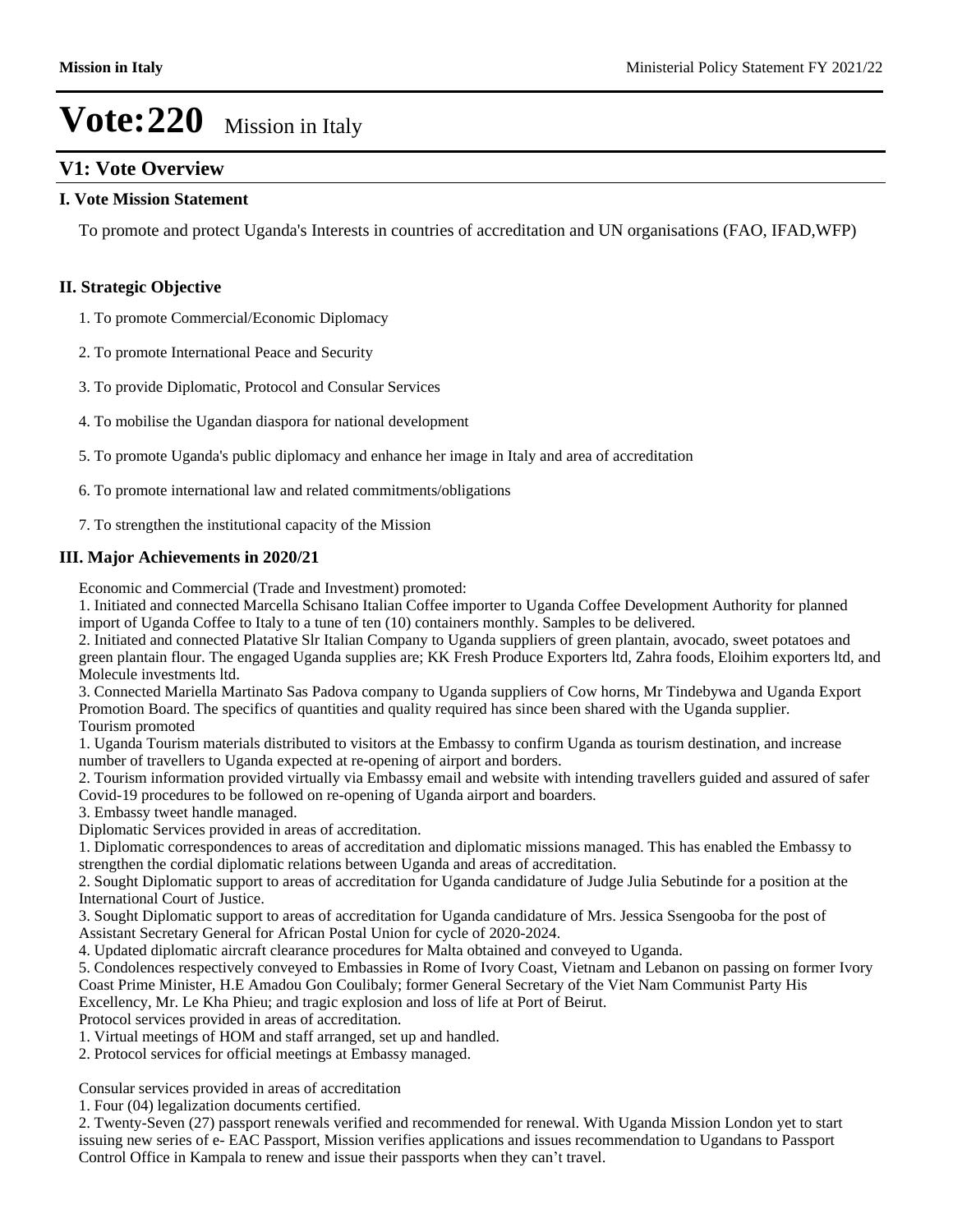3. Fourteen (14) consular documents issued. These were related to clarifying statutory declaration, certificates of good conduct, students' income status declaration and marriage issues.

4. Sixty-six (66) consular services responses in regard to visas, passports, visas, Covid-19 challenges and repatriations for Uganda diaspora handled.

5. Ten (10) Ugandans repatriated during q1 prior to re-opening of airport.

6. Several correspondences and guidance related to Covid-19 for the Uganda diaspora and travellers managed.

7. Visa information provided with assurance to travellers to plan travel on re-opening of airport and borders.

Education and Gender

1. Three (03) income status tuition scholarship recommendations issued to three (03) students and obtained.

2. Research based collaboration of Sapienza University of Rome and Makerere University initiated. The programme is being

coordinated by Prof. Luigi for Sapienza and Prof. Mwavu for Makerere University.

3. Leonardo Cyber Security demonstration conducted for Embassy for possible Uganda collaboration on training and equipment. Ongoing engagements.

Mission strengthened and accountability to Mission funds provided.

- 1. One (01) Finance Committee Meeting held and decisions implemented.
- 2. Embassy funds executed within the budget and regulations.
- 3. Cassa funds processing for local staff managed.
- 4. Staff welfare during Covid-19 pandemic managed.
- 5. Staff salaries and Service providers paid.
- 6. Embassy output report completed in PBS.
- 7. Procurements completed within the provided guidelines and service providers paid.
- 8. Embassy property at official residence engraved.
- 9. Board Survey fy2019/20 completed.

#### **IV. Medium Term Plans**

1. Finalization of Cooperation frameworks for investments and labor relations to facilitate agro-industrialization projects and equipment.

2. Acquisition and furnishing of Chancery and Official residence. This would be acquired with a planned rent to own basis and would go a long way on creating visibility of the Country for Commercial and economic diplomacy.

3. Streamlined local staff with the old staff to be paid of indemnity of end of contracts and recruit on temporary basis to minimise the continued court cases.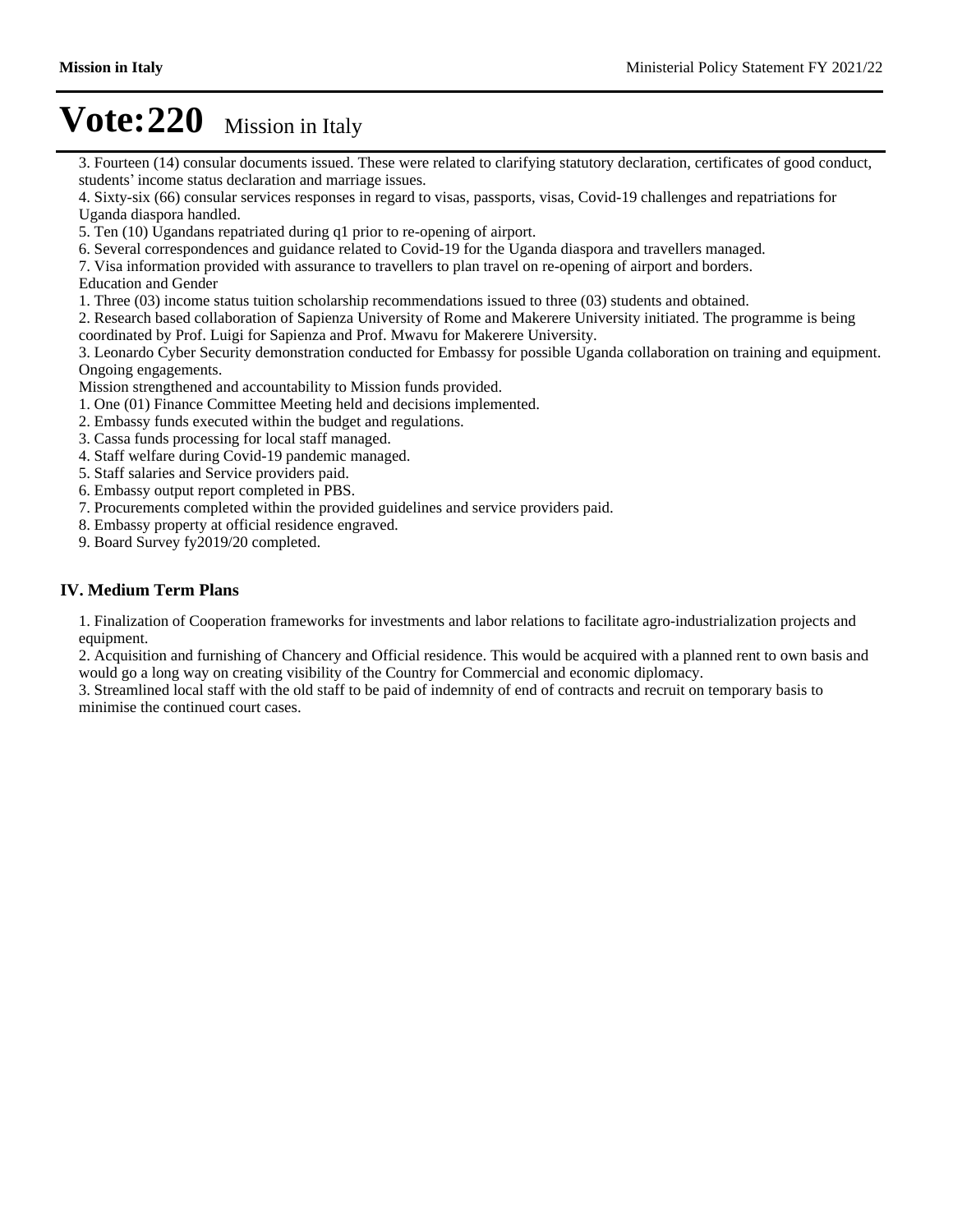#### **V. Snapshot Of Medium Term Budget Allocations**

**Table 5.1: Overview of Vote Expenditures (UShs Billion)**

|                  |                                                      | 2020/21            |               |                                           |         |         | <b>MTEF Budget Projections</b> |         |         |
|------------------|------------------------------------------------------|--------------------|---------------|-------------------------------------------|---------|---------|--------------------------------|---------|---------|
|                  |                                                      | 2019/20<br>Outturn | <b>Budget</b> | <b>Approved Expenditure</b><br>by End Dec | 2021/22 | 2022/23 | 2023/24                        | 2024/25 | 2025/26 |
| <b>Recurrent</b> | Wage                                                 | 0.853              | 0.848         | 0.425                                     | 0.848   | 0.848   | 0.848                          | 0.848   | 0.848   |
|                  | Non Wage                                             | 4.100              | 4.184         | 1.553                                     | 4.184   | 4.184   | 4.184                          | 4.184   | 4.184   |
| Devt.            | GoU                                                  | 0.000              | 0.000         | 0.000                                     | 0.000   | 0.000   | 0.000                          | 0.000   | 0.000   |
|                  | Ext. Fin.                                            | 0.000              | 0.000         | 0.000                                     | 0.000   | 0.000   | 0.000                          | 0.000   | 0.000   |
|                  | <b>GoU</b> Total                                     | 4.952              | 5.032         | 1.979                                     | 5.032   | 5.032   | 5.032                          | 5.032   | 5.032   |
|                  | <b>Total GoU+Ext Fin (MTEF)</b>                      | 4.952              | 5.032         | 1.979                                     | 5.032   | 5.032   | 5.032                          | 5.032   | 5.032   |
|                  | Arrears                                              | 0.000              | 0.000         | 0.000                                     | 0.000   | 0.000   | 0.000                          | 0.000   | 0.000   |
|                  | <b>Total Budget</b>                                  | 4.952              | 5.032         | 1.979                                     | 5.032   | 5.032   | 5.032                          | 5.032   | 5.032   |
|                  | <b>A.I.A Total</b>                                   | N/A                | N/A           | N/A                                       | N/A     | N/A     | N/A                            | N/A     | N/A     |
|                  | <b>Grand Total</b>                                   | 4.952              | 5.032         | 1.979                                     | 5.032   | 5.032   | 5.032                          | 5.032   | 5.032   |
|                  | <b>Total Vote Budget</b><br><b>Excluding Arrears</b> | 4.952              | 5.032         | 1.979                                     | 5.032   | 5.032   | 5.032                          | 5.032   | 5.032   |

#### **Table 5.2: Budget Allocation by Programme (UShs Billion)**

|                                 | 2021/22 Draft Estimates |          |              |  |  |
|---------------------------------|-------------------------|----------|--------------|--|--|
| <b>Billion Uganda Shillings</b> | GoU                     | Ext. Fin | <b>Total</b> |  |  |
| Governance and Security         | 5.032                   | 0.000    | 5.032        |  |  |
| <b>Grand Total:</b>             | 5.032                   | 0.000    | 5.032        |  |  |
| <b>Total excluding Arrears</b>  | 5.032                   | 0.000    | 5.032        |  |  |

#### **VI. Budget By Economic Clasification**

**Table V6.1 2020/21 and 2021/22 Budget Allocations by Item**

|                                       |       | 2020/21 Approved Budget |            |              |       | 2021/22 Draft Estimates |              |
|---------------------------------------|-------|-------------------------|------------|--------------|-------|-------------------------|--------------|
| Billion Uganda Shillings              | GoU   | Ext. Fin                | <b>AIA</b> | <b>Total</b> | GoU   | Ext. Fin                | <b>Total</b> |
| <b>Output Class: Outputs Provided</b> | 5.032 | 0.000                   | 0.000      | 5.032        | 5.032 | 0.000                   | 5.032        |
| 211 Wages and Salaries                | 1.884 | 0.000                   | 0.000      | 1.884        | 1.912 | 0.000                   | 1.912        |
| 212 Social Contributions              | 0.213 | 0.000                   | 0.000      | 0.213        | 0.227 | 0.000                   | 0.227        |
| 213 Other Employee Costs              | 0.094 | 0.000                   | 0.000      | 0.094        | 0.094 | 0.000                   | 0.094        |
| 221 General Expenses                  | 0.389 | 0.000                   | 0.000      | 0.389        | 0.374 | 0.000                   | 0.374        |
| 222 Communications                    | 0.156 | 0.000                   | 0.000      | 0.156        | 0.139 | 0.000                   | 0.139        |
| 223 Utility and Property Expenses     | 1.381 | 0.000                   | 0.000      | 1.381        | 1.452 | 0.000                   | 1.452        |
| 225 Professional Services             | 0.061 | 0.000                   | 0.000      | 0.061        | 0.061 | 0.000                   | 0.061        |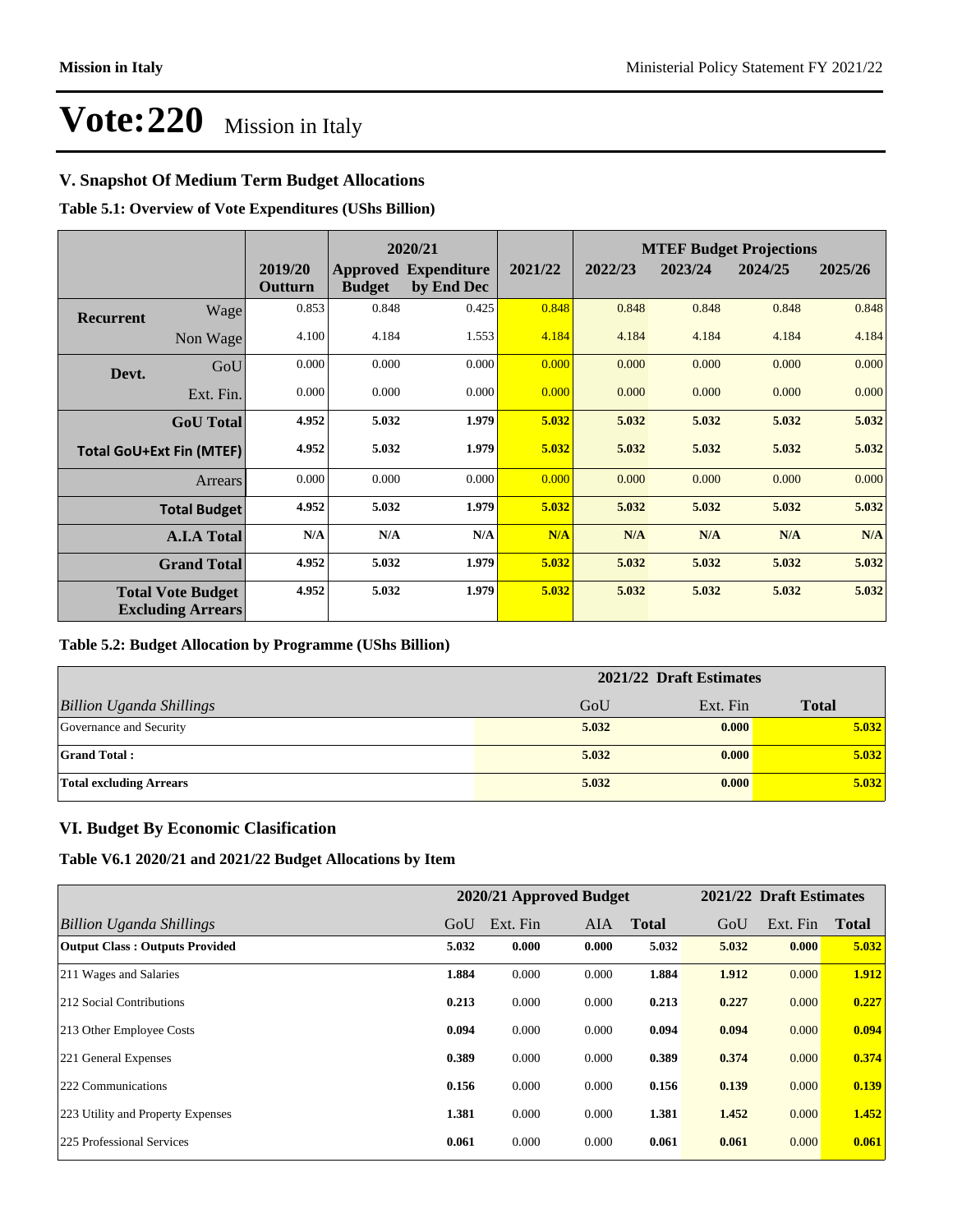| 226 Insurances and Licenses    | 0.058 | 0.000 | 0.000 | 0.058 | 0.055 | 0.000 | 0.055 |
|--------------------------------|-------|-------|-------|-------|-------|-------|-------|
| 227 Travel and Transport       | 0.730 | 0.000 | 0.000 | 0.730 | 0.652 | 0.000 | 0.652 |
| 228 Maintenance                | 0.066 | 0.000 | 0.000 | 0.066 | 0.065 | 0.000 | 0.065 |
| <b>Grand Total:</b>            | 5.032 | 0.000 | 0.000 | 5.032 | 5.032 | 0.000 | 5.032 |
| <b>Total excluding Arrears</b> | 5.032 | 0.000 | 0.000 | 5.032 | 5.032 | 0.000 | 5.032 |

#### VII. Budget By Sub-Subprogramme, Department And Project

#### **Table V7.1: Past Expenditure Outturns and Medium Term Projections by Sub-SubProgramme,Department and Project**

| <b>Billion Uganda shillings</b>     |                                     | FY 2020/21                |                                   |                                             | <b>Medium Term Projections</b> |         |         |             |
|-------------------------------------|-------------------------------------|---------------------------|-----------------------------------|---------------------------------------------|--------------------------------|---------|---------|-------------|
|                                     | <b>FY 2019/20</b><br><b>Outturn</b> | Approved<br><b>Budget</b> | <b>Spent By</b><br><b>End Dec</b> | 2021-22<br><b>Proposed</b><br><b>Budget</b> | 2022-23                        | 2023-24 | 2024-25 | $2025 - 26$ |
| <b>52 Overseas Mission Services</b> | 4.952                               | 5.032                     | 1.979                             | 5.032                                       | 5.032                          | 5.032   | 5.032   | 5.032       |
| 01 Headquarters Rome                | 4.952                               | 5.032                     | 1.979                             | 5.032                                       | 5.032                          | 5.032   | 5.032   | 5.032       |
| <b>Total for the Vote</b>           | 4.952                               | 5.032                     | 1.979                             | 5.032                                       | 5.032                          | 5.032   | 5.032   | 5.032       |
| <b>Total Excluding Arrears</b>      | 4.952                               | 5.032                     | 1.979                             | 5.032                                       | 5.032                          | 5.032   | 5.032   | 5.032       |

#### **VIII. Sub-SubProgramme Performance and Medium Term Plans**

#### **Table V8.1: Sub-SubProgramme Outcome and Outcome Indicators**

|                                                 | <b>Sub-SubProgramme :</b> 52 Overseas Mission Services                                                                                                                                                                                                                                                                                                                                                                                                                                                                                                                                                                 |                 |                                        |                            |                   |                |  |
|-------------------------------------------------|------------------------------------------------------------------------------------------------------------------------------------------------------------------------------------------------------------------------------------------------------------------------------------------------------------------------------------------------------------------------------------------------------------------------------------------------------------------------------------------------------------------------------------------------------------------------------------------------------------------------|-----------------|----------------------------------------|----------------------------|-------------------|----------------|--|
| Objective :                                     | 1. To promote Commercial/Economic Diplomacy {trade, FDI, Innovation and Technology transfer, and<br>tourism promoted.<br>2.Strengthen Bilateral cooperation { Diplomatic, Protocol, Consular Services, public diplomacy and<br>Uganda diaspora for National development strengthened}.<br>3. International peace and Security, including Uganda, s interests in International Law Organisation {IDLO}<br>and other NGOs promoted.<br>4. Uganda,s interests in UN Rome based Agencies {FAO, WFP & IFAD} promoted and safeguarded.<br>5. Policy, planning, human resource and support services managed and strengthened, |                 |                                        |                            |                   |                |  |
| <b>Responsible Officer:</b>                     | Aggrey Dhamuzungu (Accounting Officer)                                                                                                                                                                                                                                                                                                                                                                                                                                                                                                                                                                                 |                 |                                        |                            |                   |                |  |
| <b>Outcome:</b>                                 | Enhanced national security development, the country's image abroad and wellbeing of Ugandans                                                                                                                                                                                                                                                                                                                                                                                                                                                                                                                           |                 |                                        |                            |                   |                |  |
|                                                 | <b>Sector Outcomes contributed to by the Programme Outcome</b>                                                                                                                                                                                                                                                                                                                                                                                                                                                                                                                                                         |                 |                                        |                            |                   |                |  |
|                                                 | 1. Improved regional and International Relations                                                                                                                                                                                                                                                                                                                                                                                                                                                                                                                                                                       |                 |                                        |                            |                   |                |  |
|                                                 |                                                                                                                                                                                                                                                                                                                                                                                                                                                                                                                                                                                                                        |                 |                                        | <b>Performance Targets</b> |                   |                |  |
|                                                 | <b>Outcome Indicators</b>                                                                                                                                                                                                                                                                                                                                                                                                                                                                                                                                                                                              |                 |                                        | 2021/22                    | 2022/23           | 2023/24        |  |
|                                                 |                                                                                                                                                                                                                                                                                                                                                                                                                                                                                                                                                                                                                        | <b>Baseline</b> | <b>Base</b> year                       | <b>Target</b>              | <b>Projection</b> | Projection     |  |
| • Number of Cooperation Frameworks negotiated   |                                                                                                                                                                                                                                                                                                                                                                                                                                                                                                                                                                                                                        |                 | $\overline{2}$<br>2019<br>$\mathbf{1}$ |                            |                   | $\overline{2}$ |  |
| • Percentage Change of Foreign Exchange Inflows |                                                                                                                                                                                                                                                                                                                                                                                                                                                                                                                                                                                                                        |                 | 2019<br>1%                             | 2%                         | 3%                | 3%             |  |
|                                                 |                                                                                                                                                                                                                                                                                                                                                                                                                                                                                                                                                                                                                        |                 |                                        |                            |                   |                |  |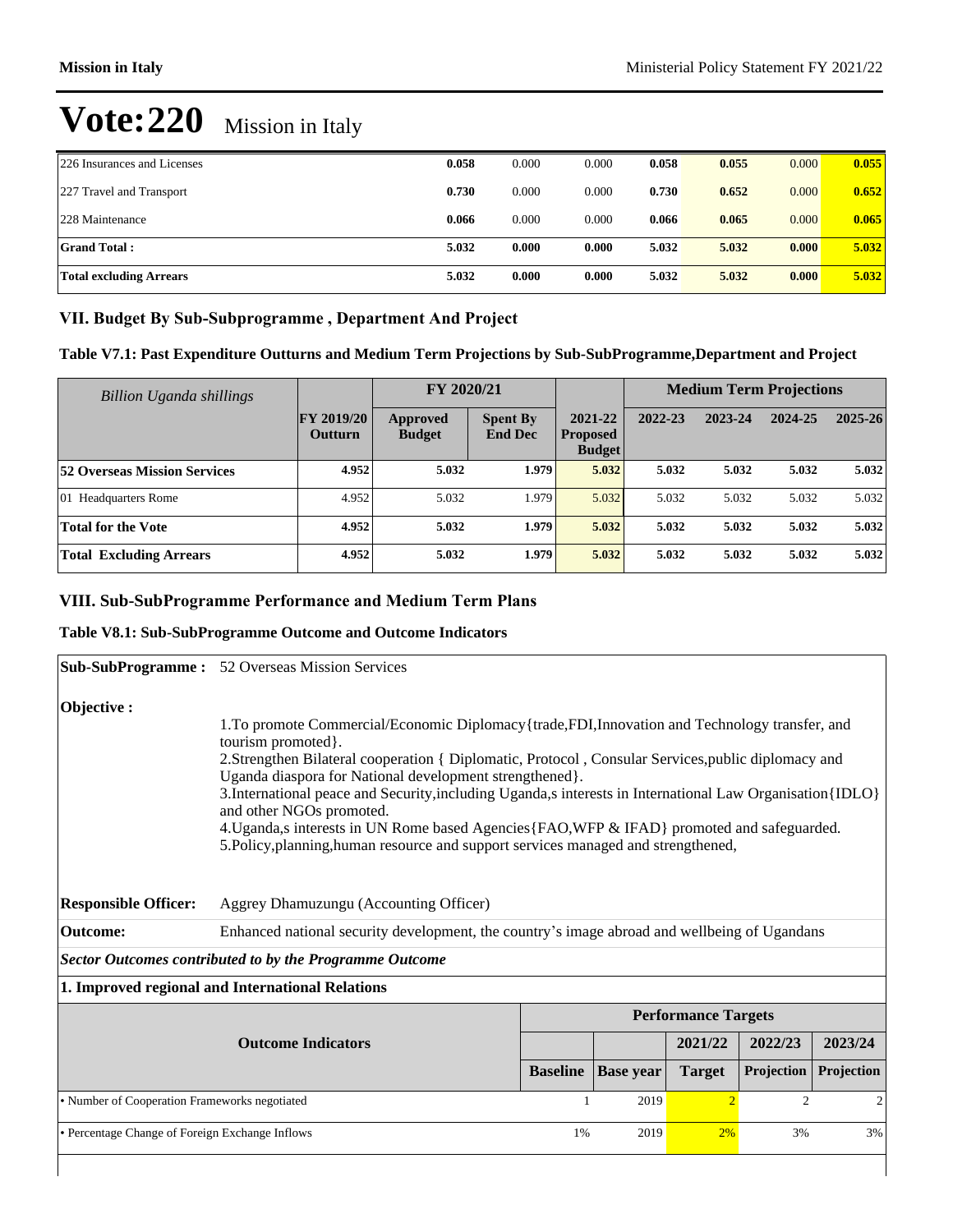| • Rating of Uganda's Image Abroad                                        | fair | 2019 | good           | good         | good |
|--------------------------------------------------------------------------|------|------|----------------|--------------|------|
| <b>Department: 01 Headquarters Rome</b>                                  |      |      |                |              |      |
| <b>Budget Output: 01 Cooperation frameworks</b>                          |      |      |                |              |      |
| No. of Multilateral cooperation frameworks negotiated or signed          |      |      | $\overline{2}$ | 3            | 3    |
| No. of Bilateral cooperation frameworks negotiated or signed.            |      |      |                | $\mathbf{2}$ | 2    |
| <b>Budget Output: 02 Consulars services</b>                              |      |      |                |              |      |
| No. of official visits facilitated                                       |      |      | <b>10</b>      | 11           | 12   |
| Number of Visas issued to foreigners travelling to Uganda.               |      |      | 300            | 400          | 400  |
| <b>Budget Output: 03 Security Council Services</b>                       |      |      |                |              |      |
| No. of peace and security engagements participants in                    |      |      | 3              | 4            |      |
| Budget Output: 04 Promotion of trade, tourism, education, and investment |      |      |                |              |      |
| No. of foreign Tourism promotion engagements.                            |      |      | 12             | 15           | 20   |
| No. of scholarships secured.                                             |      |      | 20             | 25           | 30   |
| No. of export markets accessed.                                          |      |      | 5              | 6            | 7    |

#### **IX. Major Capital Investments And Changes In Resource Allocation**

#### **Table 9.1: Major Capital Investment (Capital Purchases outputs over 0.5Billion)**

N/A

#### **X. Vote Challenges and Plans To Improve Performance**

#### **Vote Challenges**

1.Inadquate budget especially for Commercial and Economic diplomacy which affects planned actitivities and Uganda'visibility in Italy and other countries of Accreditation.

2.The Mission has not received a development budget for the last 3 Financial years despite budgeting for Furniture especially for the Official residence,equipment hance affecting Uganda'image abroad.

3.Loss on poundage on releases which affects critical items such as rent,FSA,Social security contributions which affects performance.

#### **Plans to improve Vote Performance**

1.Acquire Chancery and Residence. 2.Capacity building for Staff through formal and informal training.

#### **XI Off Budget Support**

#### **Table 11.1 Off-Budget Support by Project**

N/A

#### **XII. Vote Cross Cutting Policy And Other Budgetary Issues**

**Table 12.1: Cross- Cutting Policy Issues**